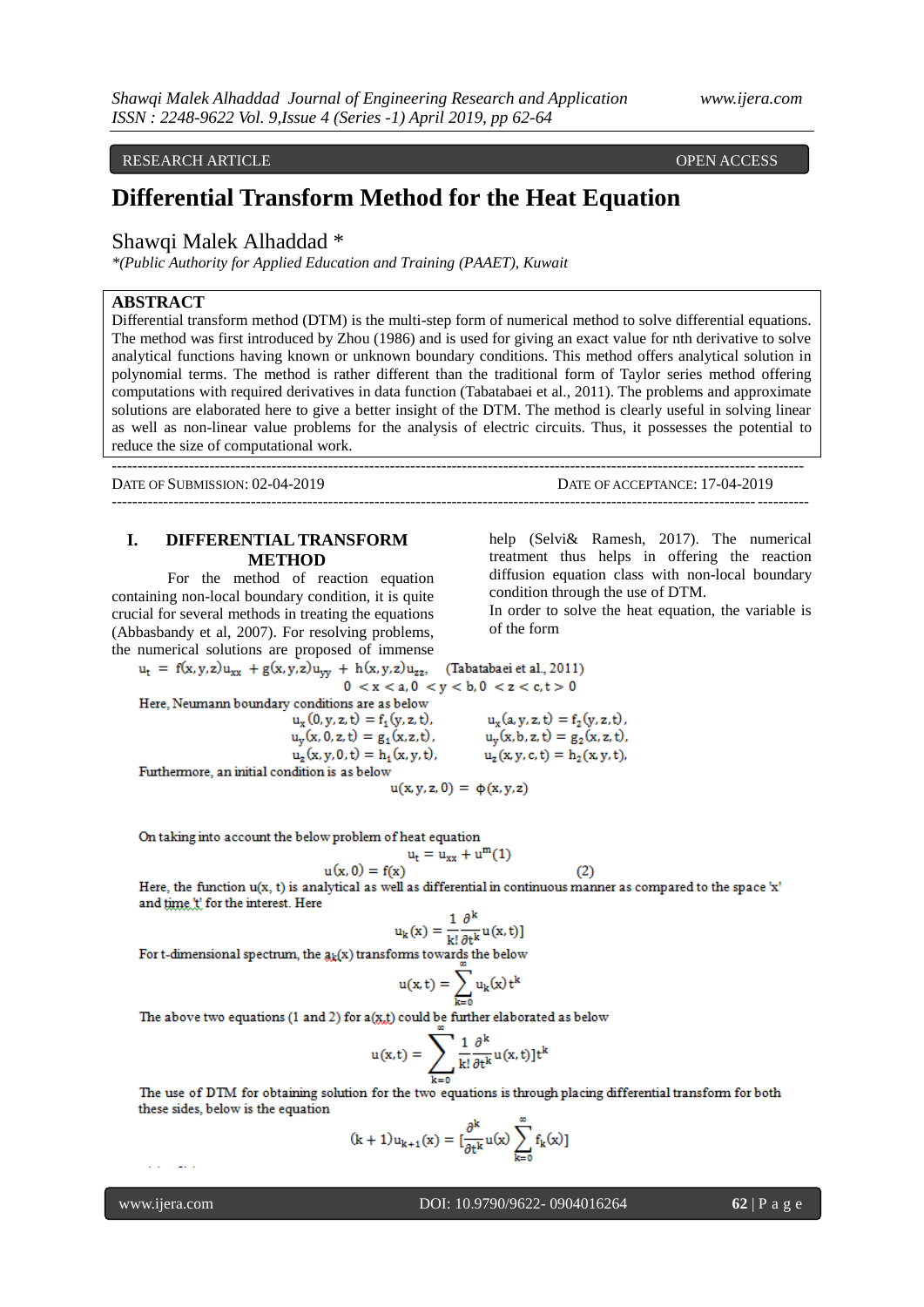$y(x) = f(x)$ Here,  $f_k(x)$ is  $\begin{gathered} f_0(x) = u_0^m(x)\\ f_1(x) = mu_0^{m-1}(x)u_1(x)\\ f_2(x) = \frac{1}{2}m(m-1)u_0^{m-2}(x)u_1^2(x) + mu_0^{m-1}(x)u_2(x)\\ f_3(x) = \frac{1}{6}m(m-1)(m-2)u_0^{m-3}(x)u_1^2(x) + m(m-1)u_0^{m-2}(x)u_2(x)u_1(x) + mu_0^{m-1}(x)u_3(x) \end{gathered}$ Here, we get  $u(x,t) = u_0(x) + u_1(x)t + u_2(x)t^2 + u_3(x)t^3 + \cdots + u_k(x)t^k$ 

Thus, the below equation is obtained from the above  $u(x, t) = \sum_{k=0}^{\infty} u_k(x, t)$ 

This method is helpful in obtaining reliable outcomes for various science scenarios. The method however consists of few shortcomings too. The use of this method allows in obtaining series of solutions, which may not reveal an actual behaviour associated with the problem (Selvi and Ramesh, 2017). It only offers an approximation for the solution contained in small region. However, other methods could offer successful results for linear as well as non-linear value problems. The technique is thus quite efficient for analytical solution associated with differential and integral equations.

#### **II. APPLICATION**

In the case of one-dimensional model of heat equation  $u_t = \frac{1}{2}x^2u_{xx}$ 

 $0 < t < 1, \quad t > 0$ Here, boundary conditions are as below

With initial conditions as

 $u(x, 0) = x^2$ 

 $u(x, 0) = x^2$  (5)<br>The use of DTM in equation 3 could help in obtaining below  $\frac{1}{1}$   $\frac{k}{2}$ 

$$
U(k, h + 1) = \frac{1}{2(h + 1)} \sum_{r=0}^{n} \sum_{s=0}^{n} \delta(r - 2, h - s)(k - r + 2)(k - r + 1)U(k - r + 2, s),
$$
\n(6)

By making use of DTM for their boundary conditions in equation 4, below is the result  $U(1, h) = \frac{1}{h!}$  $U(0, h) = 0,$ 

 $u(0, t) = 0, (1, t) = e^{t}$ 

On the basis of equation 5, it can be written

$$
J(k, 0) = \delta(k - 2) = \begin{cases} 1 & k = 2 \\ 0 & k \neq 2 \end{cases}
$$

The use of k, h into the equation 6 could help in finding equation as below

$$
U(k, h + 1) = 0, \quad k = 0, 1, 2, 3, \dots, h = 0, 1, 2, 3, \dots, U(2, h) = \frac{1}{h!}
$$

The use of inverse transformation could thus help in obtaining the solution as

$$
u(x,t) = x2 + x2t + \frac{1}{2!}x2t2 + \frac{1}{3!}x2t3 + \frac{1}{4!}x2t4 + ...
$$
 (7)  
 
$$
u(x,t) = x2et
$$

In another case of non-linear heat equation,

$$
u_t = u_{xx} - 2u^3
$$

The studies have clearly shown various kinds of applications of differential equation for solving the Eigen value problems as well as partial differential equations. Their usage in solving one dimensional problem was through constructing Eigen value with normalised function for differential equations of 2nd, and 4th order (Tabatabaei et al, 2011). Another one is based on the 2 dimensional differential transformations for partial differential equation of 1st and 2nd order having constant coefficients (Ali and Raslan, 2009). In such scenarios, the differential equation is derived followed by obtaining results to compare against other forms of analytical methods.

 $(3)$ 

 $(4)$ 

н